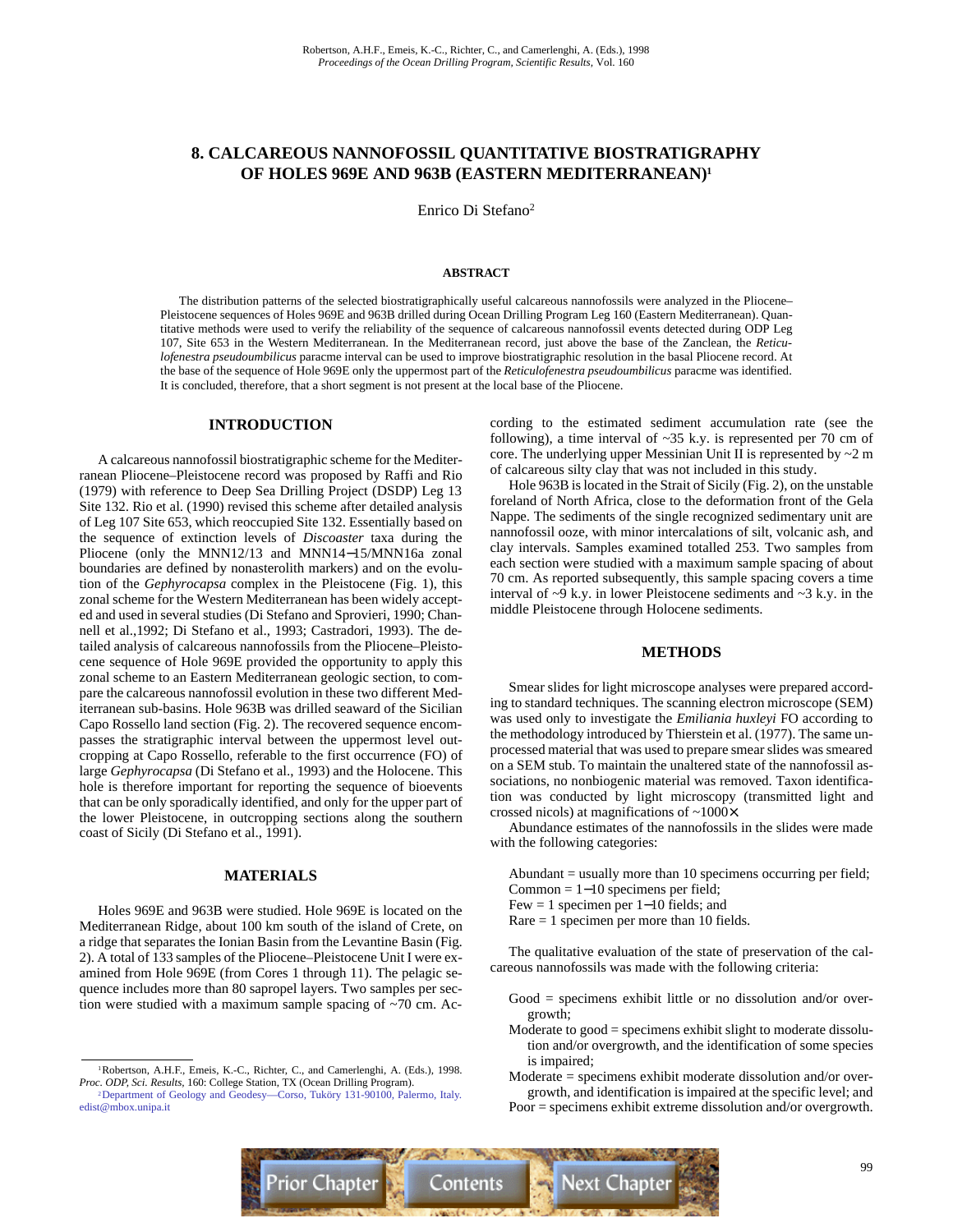

Figure 1. Adopted calcareous nannofossil biostratigraphic scheme for the Pliocene–Pleistocene Mediterranean record from Rio et al. (1990) correlated to the chronostratigraphy, geomagnetic polarity time scale, and planktonic foraminifer bioevents. In the right-hand column, the positions of second-order events are also reported.



Figure 2. Index map with the location of ODP Sites 969, 964, and 963.  $1 =$ Capo Rossello-Punta Piccola; 2 = Monte San Nicola; 3 = Capo Spartivento-Roccella Jonica.

Abundance data of nannofossil taxa were collected by quantitative methods. Their application in calcareous nannofossil biostratigraphy and biochronology studies has been discussed at length by Backman and Shackleton (1983) and Rio et al. (1990).

The following counting methods were applied in this work:

- 1. Index species vs. the total assemblage was used to detect the *E. huxleyi* FO and its increase and the *Pseudoemiliania lacunosa* last occurrence (LO). Counts were restricted to the first 300 nannofossils for *E. huxleyi* and to the first 500 for *P. lacunosa.*
- 2. Index species vs. a fixed number of taxonomically related forms. This method was used to detect the abundance patterns of *Discoaster* markers relative to 100 asteroliths, *Calcidiscus macintyrei* relative to 100 *Calcidiscus, Helicosphaera sellii* relative to 50 helicoliths, medium-sized *Gephyrocapsa* relative to 300 placoliths >3 µm, large *Gephyrocapsa* relative to 100 *Gephyrocapsa* spp. >4 µm, and *Gephyrocapsa* sp. 3 relative to 100 *Gephyrocapsa* spp. >4 µm.
- 3. The number of specimens of a taxon in a pre-determined area of the slide  $(4.52 \text{ mm}^2)$  was utilized to quantify:
	- a. The total accumulation of the genus *Discoaster* through the record;
	- b. The early Pliocene bioevents relative to *P. lacunosa* and the *Amaurolithus* and *Ceratolithus* index forms; and
	- c. The relative abundance of *Reticulofenestra pseudoumbilicus* and *Sphenolithus* spp. (*Sphenolithus abies* and *S. neoabies*).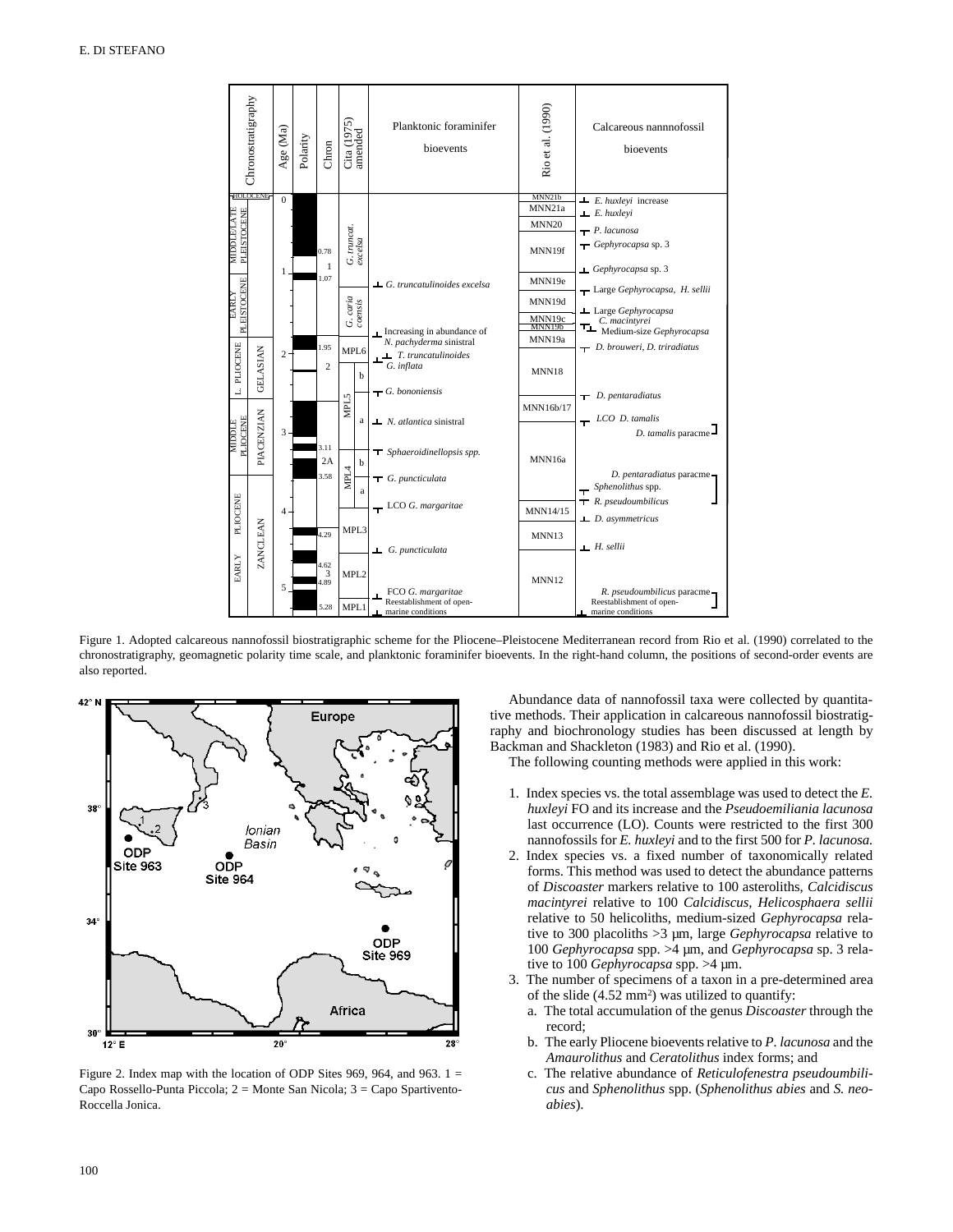# **TAXONOMY**

The taxonomic concepts of Backman and Shackleton (1983), Rio et al. (1990), and Raffi et al. (1993) were followed. They have been adopted by previous authors who studied the Pliocene–Pleistocene Mediterranean record (Channell et al.,1992; Castradori, 1993; Di Stefano et al., 1993; Glaçon et al., 1990).

# **BIOSTRATIGRAPHY**

The Mediterranean region acted as a distinct biogeographic province during the Pliocene–Pleistocene time interval (Thunell, 1979; Berggren, 1984). As a consequence, regional calcareous plankton biostratigraphic schemes have been proposed by different authors (Cita, 1975; Colalongo and Sartoni, 1979; Spaak, 1983; Iaccarino, 1985; and Sprovieri, 1992 for planktonic foraminifers; and Bukry, 1973; Schmidt, 1973; Müller, 1978; Ellis, 1979; Raffi and Rio, 1979; and Rio et al., 1990 for calcareous nannofossils).

Previous studies on the Pliocene–Pleistocene calcareous nannofossil biostratigraphy of the Mediterranean were summarized by Rio et al. (1990). They introduced quantitative definitions for the zonal boundaries. Their scheme, correlated with the standard zonations of Martini (1971) and Okada and Bukry (1980), was adopted in subsequent studies of land sections in the Western Mediterranean (Channell et al., 1992; Di Stefano et al., 1993) and in Quaternary deep-sea cores recovered in the Eastern Mediterranean (Castradori, 1993). This scheme is adopted here, but as modified by Sprovieri et al. (1994). Sprovieri et al. (1994) define the upper boundary of the Zone MNN16a by the last common occurrence (LCO) of *Discoaster tamalis* and not by the LO of the marker species (Fig. 2). The LCO coincides with the uppermost sharp decrease of *D. tamalis* above the paracme interval.

### **CHRONOSTRATIGRAPHY**

### **Miocene/Pliocene Boundary**

The Global Stratotype Section and Point (GSSP) of this boundary was recently proposed by Hilgen and Langereis (1993) at the base of the Trubi sequence in the Eraclea Minoa section (Southern Sicily) since at Capo Rossello, where Cita (1975) proposed this boundary, paleomagnetic data could not be obtained. The proposal by Benson and Rakic-El Bied (1996), to define this boundary in the Bou Regreg section (Morocco), in coincidence of the base of the C3r paleomagnetic interval, is controversial and still under discussion.

Following Hilgen and Langereis (1993) the recognition of this boundary in the open-ocean record is difficult, owing to a lack of biostratigraphic markers at this stratigraphic level. Recent papers based on land sections that crop out in Calabria show that this boundary occurs slightly (five precession astronomical cycles) below the base of the Thvera subchron and slightly below the *Triquetrorhabdulus rugosus* LO (Channell et al., 1988; Hilgen and Langereis, 1988; Di Stefano et al., 1996). Therefore, this boundary has an age of about 5.33 Ma (Hilgen, 1991b; Sprovieri, 1993). In extra-Mediterranean marine sequence this boundary is within Subzone CN10a of the Okada and Bukry (1980) zonation scheme.

#### **Pliocene**

The Pliocene two-fold chronostratigraphic scheme of Berggren et al. (1985) was discussed by Rio et al. (1991, 1994) and Cita et al. (in press), who propose a three-fold subdivision based on well-established stratotype boundaries. Consequently, the Pliocene Series is subdivided into the Zanclean, Piacenzian, and Gelasian Stages. The base of the Zanclean is defined at the base of the Trubi sequence, which crops out at Capo Rossello (Cita and Gartner, 1973). This boundary is at the same lithological level as the Miocene/Pliocene boundary proposed by Cita (1975). The Zanclean chronostratigraphic unit spans the interval between the base of the Pliocene and the base of the Piacenzian. After the revision of the Piacenzian stratotype section (Rio et al., 1988), the GSSP of the base of the Piacenzian is proposed by Cita et al. (1996) coinciding with lithologic small-scale cycle 77 of Hilgen (1991a). In this cycle, which crops out at the base of the Punta Piccola section (Agrigento, Southern Sicily), the Gilbert/ Gauss boundary was identified at the top, and the LO of *Globorotalia puncticulata* was recognized in lithologic cycle 79 (Hilgen, 1991a).

The GSSP of the base of the Gelasian Stage (recently ratified by International Union Geological Sciences (IUGS) is defined in the Monte San Nicola section (Gela, Southern Sicily) (Rio et al., 1994), coinciding with a laminated level correlated to the oxygen isotopic Stage 103. No bioevents are present at the base of this stage. The best approximation for its recognition is the LO of *Discoaster pentaradiatus,* which in the stratotype section is ~0.089 Ma younger than the boundary stratotype.

### **Pliocene/Pleistocene Boundary**

This boundary, ratified by IUGS in the Vrica (stratotype boundary) section (Calabria, Italy; Aguirre and Pasini, 1985; Bassett, 1985), is best approximated by the first increase of the planktonic foraminifer left-coiling *Neogloboquadrina pachyderma* and the FO of the calcareous nannofossil *Gephyrocapsa oceanica* s.l. (= FO of medium-size *Gephyrocapsa* spp., according to Raffi et al. 1993).

In this study the Pleistocene is divided into the lower and middleupper Pleistocene. The definition of this boundary is still under discussion (Cita and Castradori, 1995). One of the proposed options is the recognition of this boundary by the FO of *Gephyrocapsa* sp. 3. This option was followed during shipboard studies of Leg 160 (Emeis, Robertson, Richter, et al., 1996) and in this paper.

#### **RESULTS**

#### **Hole 969E**

Calcareous nannofossils are abundant in all samples from Unit I. The assemblages are rich, well diversified, and show good to moderate-good preservation. Etching is minimal and present only in some sapropel layers. A moderate degree of overgrowth is observed mainly in the lower Pliocene interval. Reworking is minimal. The relative distribution patterns of the species are comparable to that reported by Rio et al. (1990) for the Western Mediterranean. The stratigraphic position of the recognized events is listed in Table 1. The biostratigraphic and chronostratigraphic subdivision of the sequence is summarized in Figure 3. The distribution patterns of the considered taxa are plotted in Figures 4−11.

In Unit II, the calcareous nannofossil assemblages are few to common and specimens exhibit moderate to moderate–good preservation conditions. Reworked taxa (*Micula decussata, Cribrosphaerella ehrembergii, Cyclicargolithus floridanus,* and *Dictyococcites bisectus*) from older sediments are present with nondiagnostic taxa that range from the Miocene to Pliocene. They include *Sphenolithus abies, Coccolithus pelagicus, Discoaster pentaradiatus, Calcidiscus macintyrei,* and *Reticulofenestra* spp. and are interpreted as reworked from upper Miocene sediments of late Messinian. The transition between Unit I and Unit II is sharp, as evidenced by a strong change in the abundance and composition of the assemblages. This change is considered indicative of the re-establishment of open-marine conditions above the upper Messinian Unit II at the base of the Pliocene (Cita, 1975; Rio et al., 1984). In this hole, the base of the Pliocene is not represented, as evidenced by a hiatus whose duration has been estimated at ~200 k.y. (see below).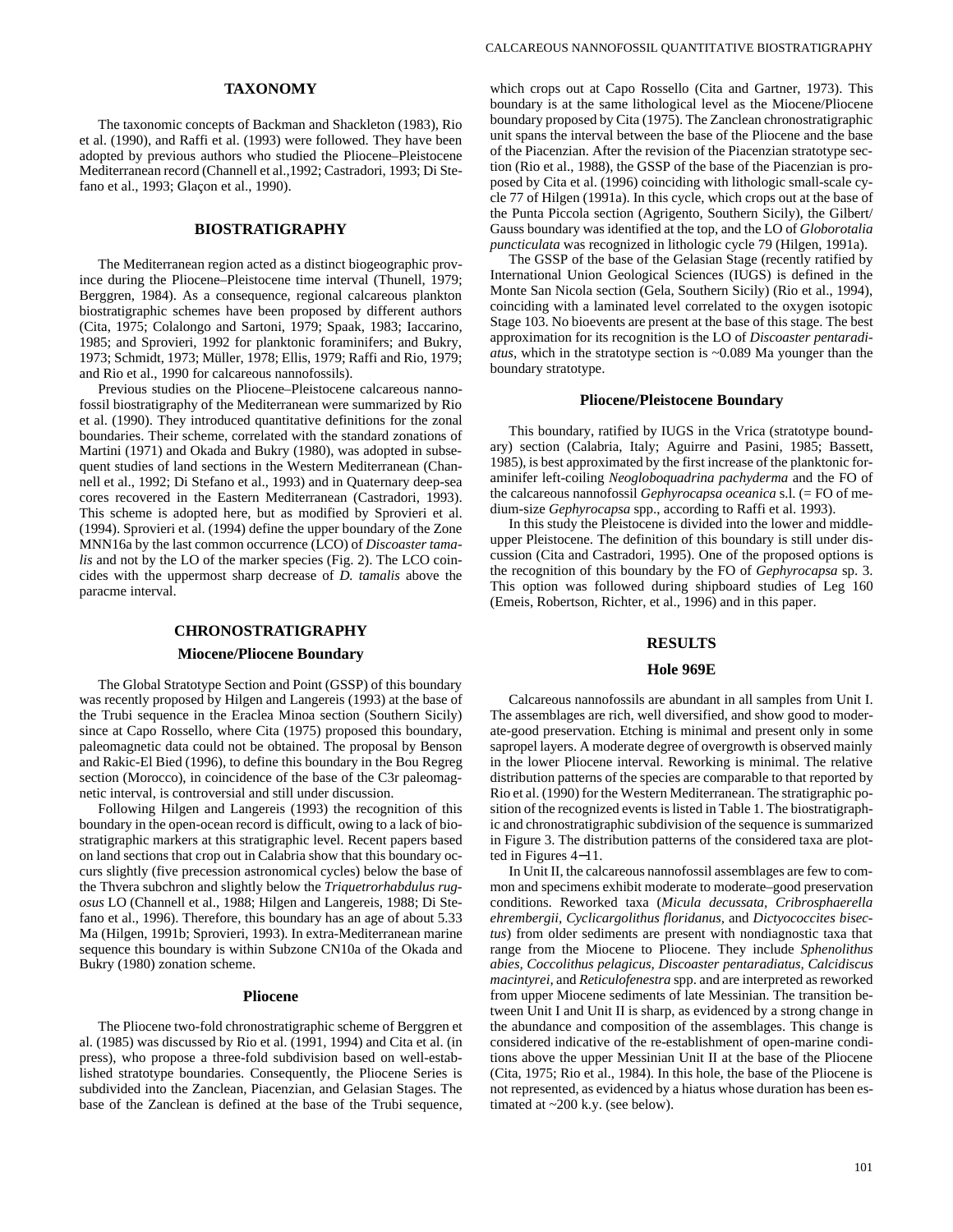**Table 1. Summary of the stratigraphic positions of calcareous nannofossil events at Hole 969E.**

| Event                               | Core, section,<br>interval (cm) | Depth<br>(mbf) | <b>Error</b> limit<br>(cm) |
|-------------------------------------|---------------------------------|----------------|----------------------------|
|                                     | 160-969E-                       |                |                            |
| E. huxleyi increase                 | 1H-2, 39-40                     | 1.89           | 87                         |
| E. huxleyi FO                       | 2H-1, 118-119                   | 6.08           | 66                         |
| P. lacunosa LO                      | 2H-5, 104-105                   | 11.94          | 65                         |
| Gephyrocapsa sp.3 LO                | 2H-7, 39-40                     | 14.29          | 70                         |
| Gephyrocapsa sp.3 FO                | 3H-2, 117-118                   | 17.07          | 72                         |
| Large Gephyrocapsa LO               | 3H-5, 113-114                   | 21.53          | 74                         |
| $H.$ sellii $LO$                    | 3H-5, 113-114                   | 21.53          | 74                         |
| Large Gephyrocapsa FO               | 4H-1, 123-124                   | 25.13          | 66                         |
| C. macintyrei LO                    | 4H-3, 123-124                   | 28.13          | 84                         |
| Medium-size Gephyrocapsa FO         | $4H-4.39-40$                    | 28.79          | 84                         |
| $D.$ brouweri LO                    | 4H-7, 38-39                     | 33.28          | 65                         |
| D. triradiatus LO                   | 4H-7, 38-39                     | 33.28          | 65                         |
| D. triradiatus increase             | 5H-2, 39-40                     | 35.29          | 71                         |
| D. pentaradiatus LO                 | 5H-CC                           | 42.93          | 14                         |
| D. syracuse LO                      | 5H-CC                           | 42.93          | 14                         |
| D. tamalis LCO                      | 6H-4, 109-110                   | 48.49          | 70                         |
| D. <i>pentaradiatus</i> paracme top | 8H-2, 39–40                     | 63.79          | 80                         |
| Sphenolithus spp. LO                | 8H-3, 109-110                   | 65.99          | 70                         |
| R. pseudoumbilicus LO               | 8H-5, 109-110                   | 68.99          | 70                         |
| D. pentaradiatus paracme bottom     | 8H-6, 39-40                     | 69.79          | 70                         |
| A. delicatus LO                     | 9H-1, 40-41                     | 71.8           | 131                        |
| P. lacunosa FO                      | 9H-1, 40-41                     | 71.8           | 69                         |
| D. tamalis FO                       | 9H-1, 109-110                   | 72.49          | 81                         |
| D. asymmetricus FCO                 | 9H-4, 109-110                   | 76.99          | 81                         |
| A. primes LO                        | 10H-1, 110-112                  | 82             | 71                         |
| H. sellii FO                        | 10H-2, 110-112                  | 83.5           | 79                         |
| C. rugosus FO                       | 10H-3, 39-40                    | 84.29          | 71                         |
| A. tricorniculatus LO               | 10H-3, 110-112                  | 85             | 71                         |
| R. pseudoumbilicus paracme top      | 11H-5, 109-110                  | 95.49          | 67                         |

Note:  $FO =$  first occurrence,  $LO =$  last occurrence,  $LCO =$  last common occurrence.  $FCO =$  first common occurrence.

# **Hole 963B**

Calcareous nannofossils are abundant in all analyzed samples. The assemblages are dominated by placoliths identified as *Gephyrocapsa* spp. These assemblages compare well to the Quaternary assemblages reported for the Mediterranean Basin by Müller (1978, 1990). Reworked Pliocene, Miocene, Eocene, and Late Cretaceous species also occur. The abundance of reworked taxa increases upsection, beginning at about 115 m below sea floor (mbsf), which indicates that during this time interval the sources for reworking were more active. Evidence of similar reworking was documented from lower Pleistocene land sections that outcrop along the southern coast of Sicily (Channell et al., 1992, Di Stefano et al., 1993).

Preservation of the in situ Pleistocene assemblages is generally good. Nevertheless, because of strong reworking the recognition of the LO of *P. lacunosa* can be identified with accuracy only by quantitative analyses. The biostratigraphic and chronostratigraphic subdivision of the sequence studied from Hole 963B is reported in Figure 12. The stratigraphic positions of the recognized events are listed in Table 2. The distribution patterns of the considered taxa are plotted in Figure 13.

# **BIOSTRATIGRAPHIC REMARKS**

The same sequence of biozones reported from the Tyrrhenian Sea study of Rio et al. (1990) was identified in the Holes 969E and 963B. Although the sample spacing was less than that used by Rio et al. (1990), the abundance patterns from the Eastern Mediterranean and the Tyrrhenian Basin are the same. The same stratigraphic and paleoecologic evolution, therefore, affected the calcareous nannofossil assemblages in the two Mediterranean sub-basins during the Pliocene– Pleistocene. Several papers on calcareous nannofossil biostratigraphy pointed out the opportunity for quantitative analyses to detect the



Figure 3. Composite of calcareous nannofossil biostratigraphic events recognized at Hole 969E.

biostratigraphic boundaries with accuracy. In particular, Rio et al. (1990) proposed quantitative thresholds for many of these bioevents, below or above which the species is considered biostratigraphically not relevant. Effectively, this is an essentially biostratigraphic criterion. It is not necessarily coincident with the total range of the living species. The species may occur beyond the stratigraphic level in which the proposed threshold is identified, but with very low percent values. Such low values are biostratigraphically inconsistent for the recognition of correlatable biostratigraphic boundary, particularly in the presence of strong reworking.

In addition to the identification of the primary biostratigraphic events, quantitative methods in this study resulted in the identification of some sharp changes in the relative abundance distribution during the total range of some species. As already reported implicitly by Rio et al. (1990), their importance for improving the biostratigraphic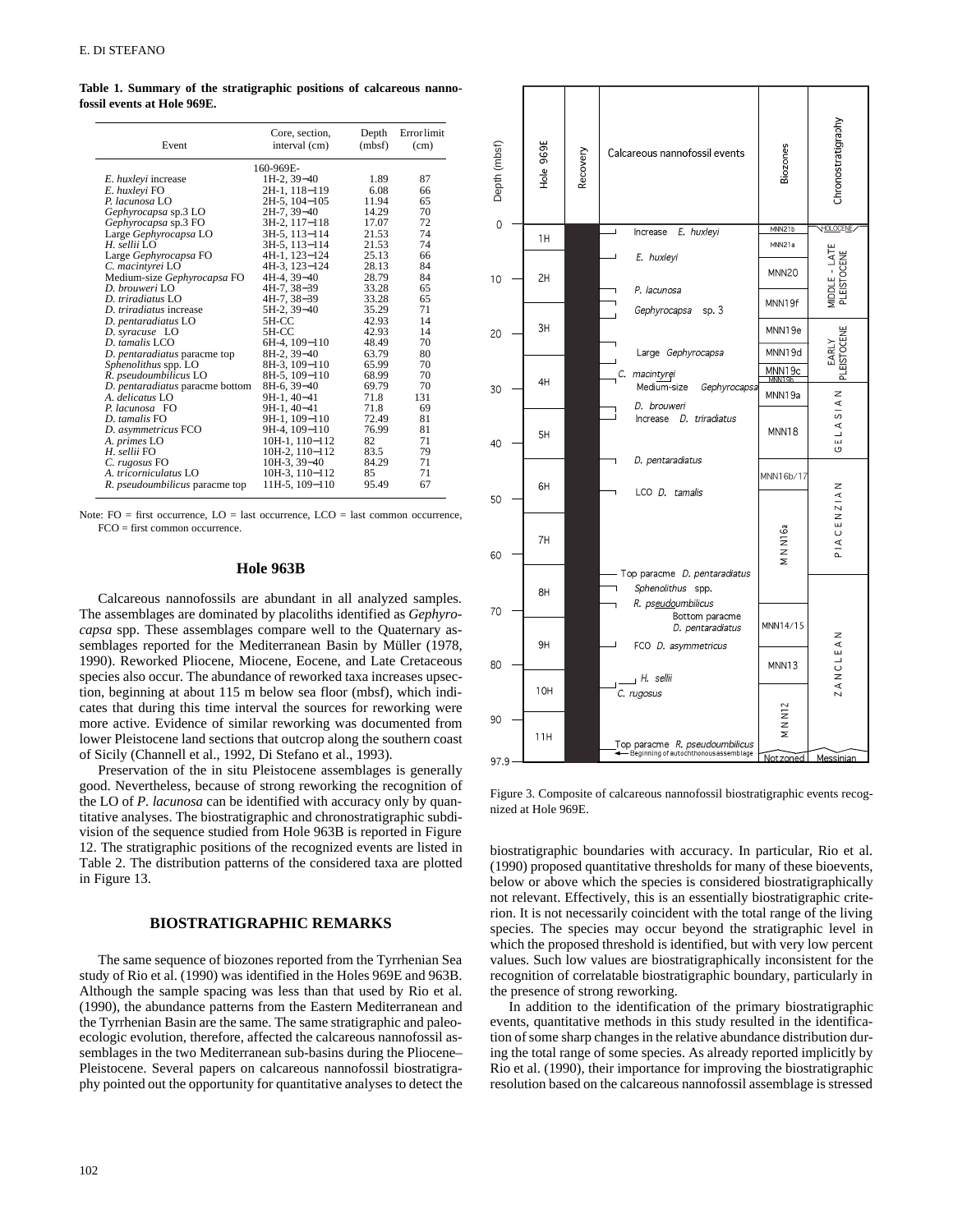

Figure 4. Abundance pattern of *Reticulofenestra pseudoumbilicus* in Hole 969E.



Figure 5. Abundance pattern of *Sphenolithus* spp. (*S. abies* and *S. neoabies)* in Hole 969E.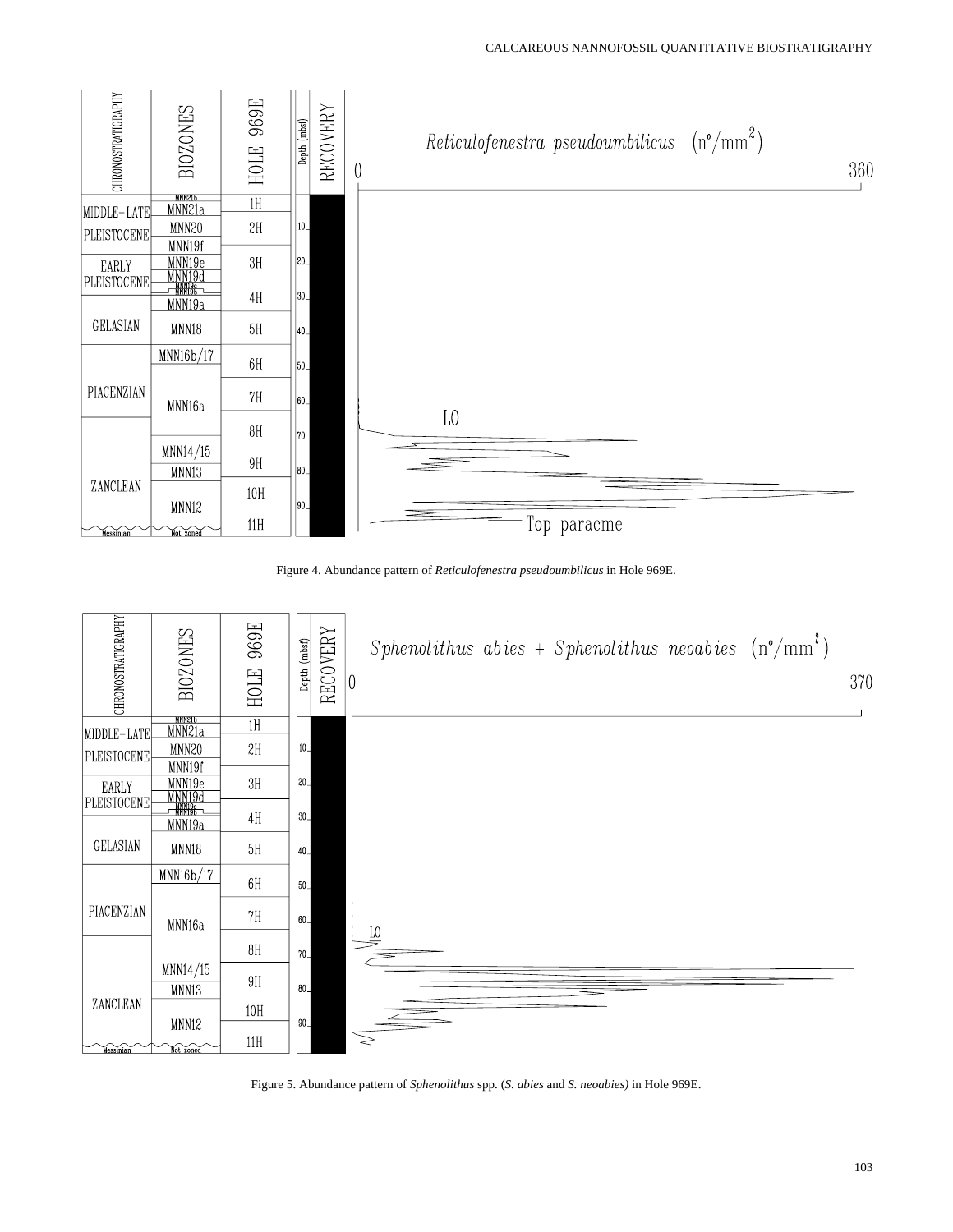

Figure 6. Abundance pattern of the ceratolith taxa in the lower Pliocene and *Helicosphaera sellii* in Hole 969E.

here, because evidence exists that these abundance changes may be synchronous in the Eastern and Western Mediterranean (Sprovieri et al., Chap. 12, this volume).

# *Reticulofenestra pseudoumbilicus* **Paracme**

Just above the base of the Pliocene a short time interval is present during which *R. pseudoumbilicus* is absent or extremely rare compared with the underlying and overlying segments (see fig. 5 of Rio et al., 1990). Identified as the *R. pseudoumbilicus* paracme, it encompasses a stratigraphic interval that includes small-scale cycles 6 to 14 of Hilgen (1991b) in the Roccella Jonica-Capo Spartivento section (Di Stefano et al., 1996). The ages reported by these authors for the base and top of this paracme are 5.20 and 5.01 Ma, respectively. At Hole 969E the basal sediment of Unit I includes a floral assemblage in which *R. pseudoumbilicus* is very rare (94.82 mbsf). Above this level *R. pseudoumbilicus* abruptly increases in abundance (93.99 mbsf). This distribution pattern suggests that these basal levels can be correlated with the topmost part of the *R. pseudoumbilicus* paracme interval. Consequently, the very base of the Pliocene correlatable with the first 10−11 lithologic cycles in the Roccella Jonica-Capo Spartivento composite section, which spans ~0.2 m.y. (Di Stefano et al., 1996), is not present at the base of Hole 969E.

# **Bioevents at the Base of MNN14/15 Zone**

At the base of MNN14/15 Zone three second order bioevents occur, respectively *D. tamalis* FO, *Amaurolithus delicatus* LO, and *P. lacunosa* FO. They follow each other in the Western Mediterranean sequence of Site 653 (Rio et al., 1990) and can be used to implement

stratigraphic resolution within this biozone. At Hole 969E, as at Site 653, the first clearly recognizable placoliths of *P. lacunosa* occur with abundance value below 2% in the same sample in which the *A. delicatus* LO was detected. These two taxa co-occur in a very short interval below the threshold (2%) used by Rio et al.(1990) to identify the FO of *P. lacunosa.* Since the same trend in the distribution of these two species was recognized also in the Eastern Mediterranean Pliocene, at Hole 969E the FO of *P. lacunosa* is reported just in coincidence of the *A. delicatus* LO.

In addition at Hole 969E, small *Gephyrocapsa* (detected on the basis of semiquantitative observations) become common from just above the base of this biozone, and well below the *P. lacunosa* FO. Only rare and scattered specimens of small *Gephyrocapsa* are present through the underlying MNN13 Zone. These data compare well with data reported from the Western and Eastern Mediterranean by Müller (1978) and Driever (1988).

### *Discoaster pentaradiatus* **Paracme**

The *D. pentaradiatus* paracme was originally identified by Driever (1981). It straddles the MNN14−15/16a boundary. The age of the base of this paracme interval, characterized by a temporary absence of the species in the Mediterranean, is ~3.90 Ma (Sprovieri, 1993). The top of the *D. pentaradiatus* paracme is just above the last occurrence of *Globorotalia puncticulata* (Sprovieri et al., 1994; Channell et al., 1992) and the age proposed for this event is 3.56 Ma (Sprovieri, 1993). The identification of the top of the *D. pentaradiatus* paracme allows the recognition of the lower part of the MNN16a Zone, above the extinction level of *Sphenolithus* spp. (Fig. 2). According to the proposal of Cita et al. (1996), the top of the *D. pentaradiatus* paracme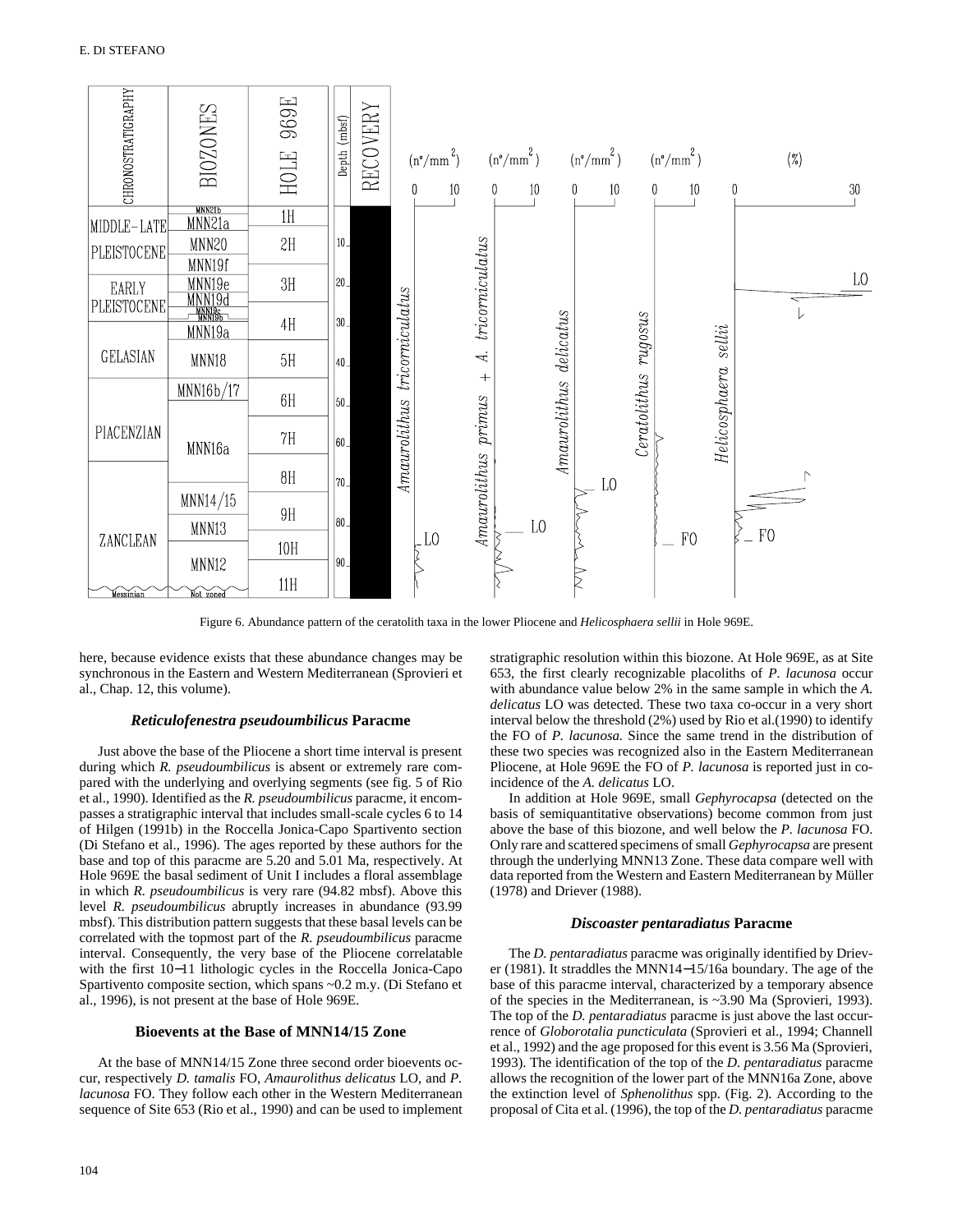

Figure 7. *Discoaster* abundance fluctuations in the Pliocene interval in Hole 969E.



Figure 8. Abundance pattern of discoasterids relative to 100 specimens of *Discoaster* spp. in Hole 969E.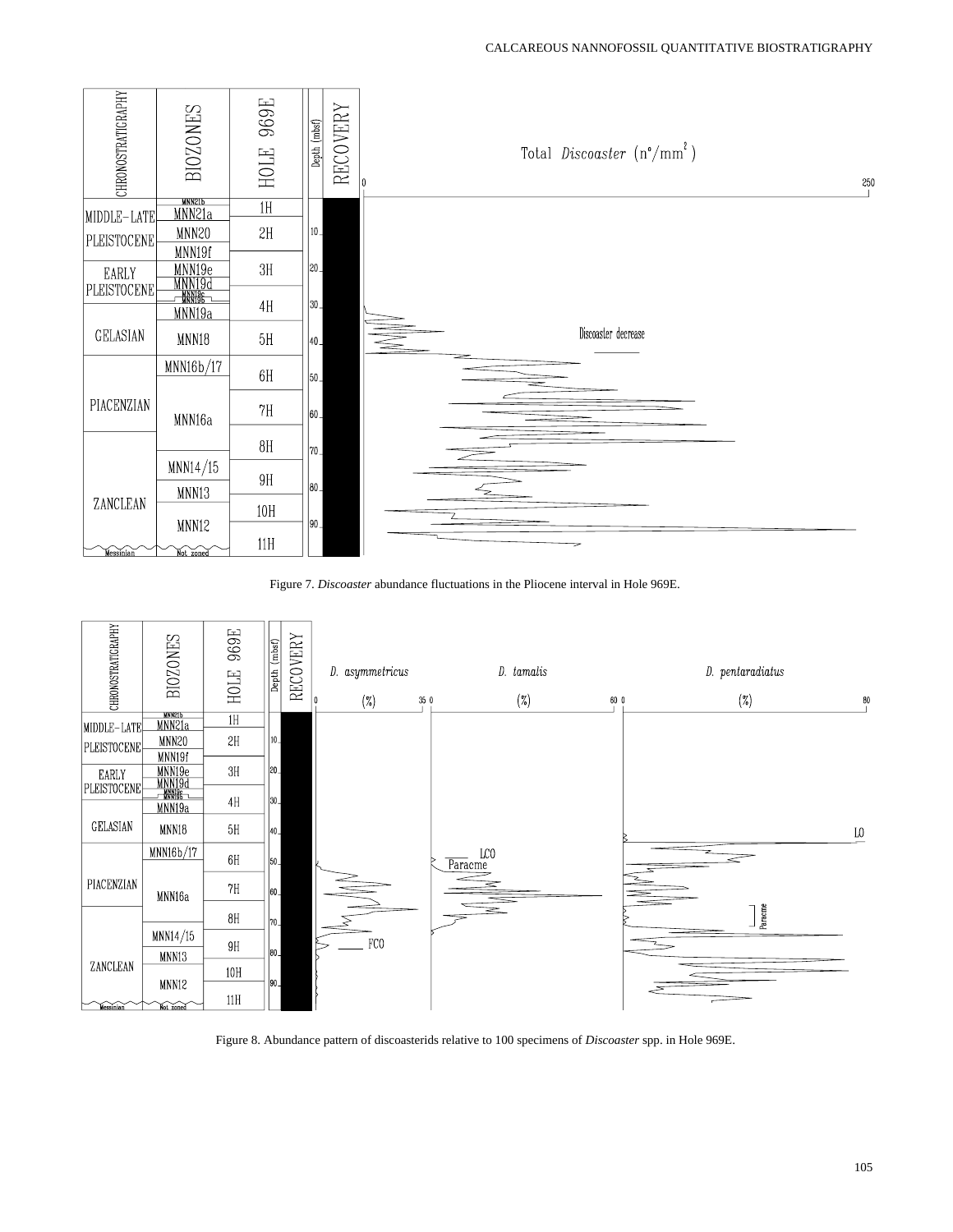

Figure 9. Abundance pattern of *Discoaster brouweri* relative to 100 specimens of *Discoaster* spp. Percentages of *D. triradiatus* are plotted vs. the total number of *D. brouweri* in Hole 969E*.*



Figure 10. Abundance pattern of the Pleistocene index calcareous nannofossils in Hole 969E.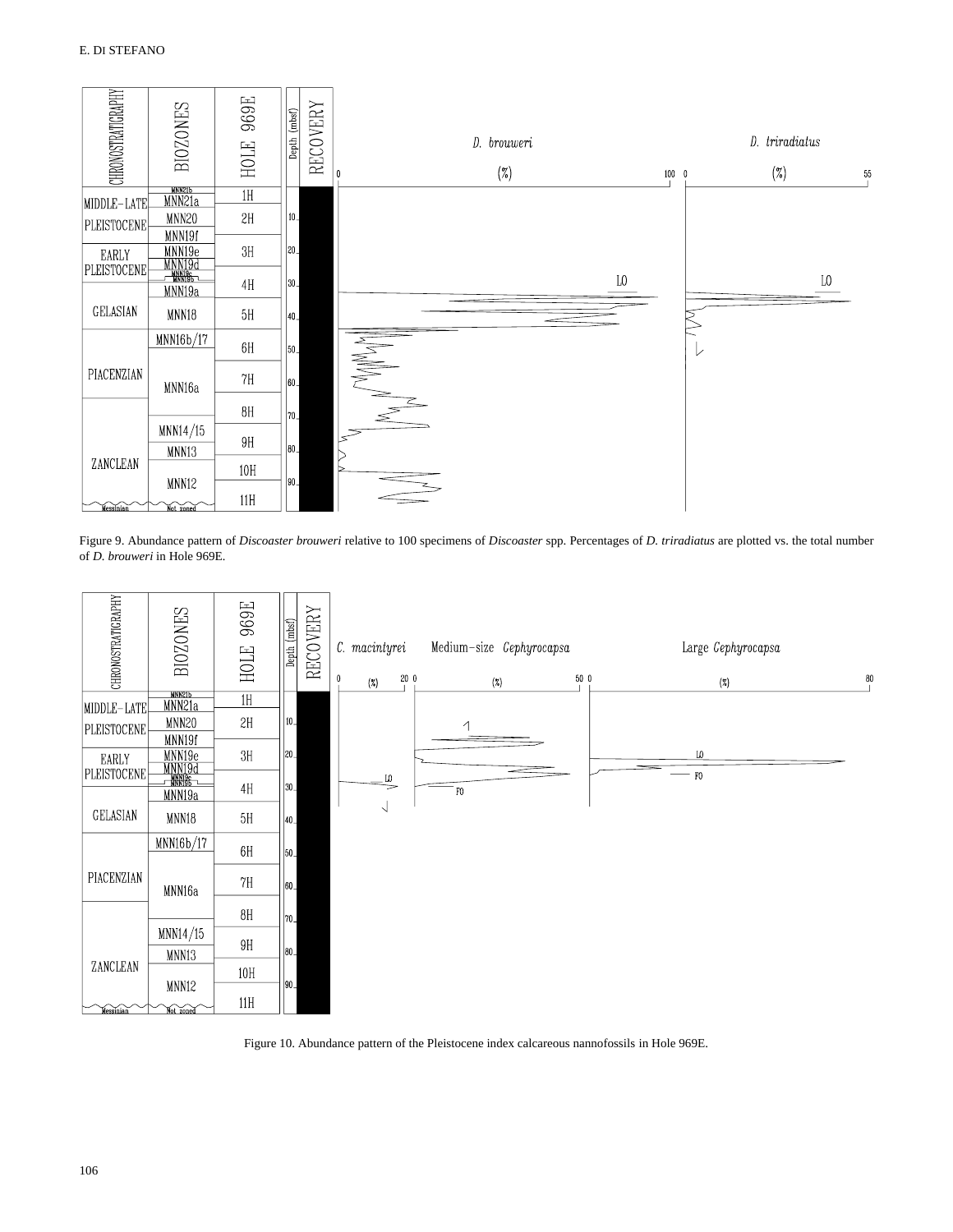

Figure 11. Abundance pattern of the middle–late Pleistocene index forms in Hole 969E.

can be used to approximate in the Mediterranean the base of the Piacenzian Stage. This option has been adopted in this paper.

# *Discoaster asymmetricus–Discoaster tamalis* **Abundance Change**

In the upper part of the *D. pentaradiatus* paracme, close to the LO of *Sphenolithus* spp., a significant inversion in the quantitative distribution of *D. asymmetricus* and *D. tamalis* occurs. Below this level *D. asymmetricus* is always quantitatively prominent relative to *D. tamalis.* Above this level, up to the top of the biozone, *D. tamalis* is more abundant.

#### *Discoaster tamalis* **Paracme**

In the uppermost part of the MNN16a (*Discoaster tamalis*) Zone, *D. tamalis* displays a peculiar abundance pattern, which can be identified only with the study of closely spaced samples. Above a long interval, in which the species is always more or less frequent, it abruptly decreases in abundance and is very rare or missing. This short interval is proposed as the *D. tamalis* paracme by Sprovieri et al. (1994). Above the paracme, *D. tamalis* is again present with relatively high abundance for another short interval before abruptly decreasing at its LCO (Sprovieri et al., 1994). This distribution pattern allows easy and unambiguous identification of the top of this biozone. Unfortunately, at Hole 969E the available samples were not spaced to allow the clear identification of this event. In Hole 969E, the paracme interval is represented by only one sample. Also the short interval, above the paracme event, in which *D. tamalis* is present again with relatively high abundance, is also represented by only one sample. Consequently, the LCO and LO of *D. tamalis* are nearly coincident. The detailed quantitative distribution of *D. tamalis* at the top of its range was identified with accuracy at Site 964 (Sprovieri et al., Chap. 12, this volume), for which closely spaced samples were analyzed.

# *Discoaster triradiatus* **Increase**

Several studies report that in the uppermost part of the range of *Discoaster brouweri, D. triradiatus* strongly increases in abundance and the ratio between the two species indicates higher percentages values of *D. triradiatus* vs. *D. brouweri.* Backman and Shackleton (1983) proposed values consistently greater than 20% to recognize the interval of the increase of *D. triradiatus,* but Rio et al. (1990) proposed a threshold of 40% to recognize this event within the Mediterranean Basin. The relative abundance pattern of these species in several Mediterranean sequences shows a short increase in abundance of *D. triradiatus,* followed upward by a short interval with very low percent values, and then by an interval with consistent high percent values up to the extinction level of the two species. At Site 964 (Sprovieri et al., Chap. 12, this volume), above the first abundance peak, which correlates with oxygen isotopic Stage 85, the abundance of *D. triradiatus* fluctuates strongly, with values as high as 50%. This peak abundance is intercalated by short intervals during which *D. triradiatus* strongly decreases below this value. At Hole 969E, a larger sample spacing was used and the abundance shift for *D. triradiatus*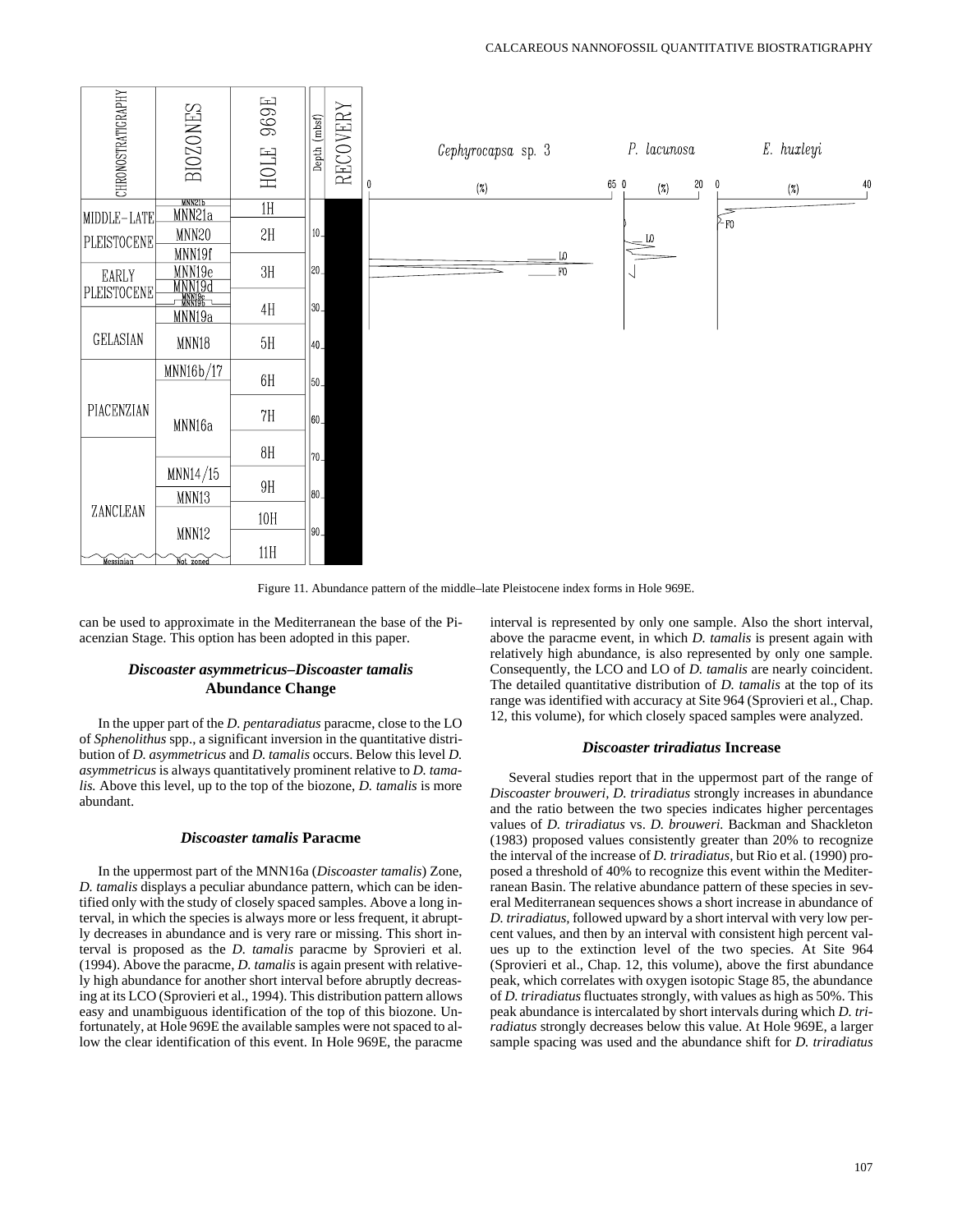

Figure 12. Composite of calcareous nannofossil biostratigraphic events recognized in Hole 963B.

was not recognized. The first abundance peak correlatable with oxygen isotopic Stage 85 is also not present, and the interval with high abundance of *D. triradiatus* is apparently continuous, with only one sample in which it is practically absent.

### **Distribution Pattern of** *Gephyrocapsa* **sp. 3**

As a consequence of the high sediment-accumulation rate in Hole 963B, a detailed distribution pattern of *Gephyrocapsa* sp. 3 was observed within the MNN19f Zone. *Gephyrocapsa* sp. 3 shows wide relative abundance fluctuations, separated by short intervals in which it is absent. At Site 964 (Sprovieri et al., Chap. 12, this volume), where a detailed abundance pattern was also observed for this species, the second absence level above its FO correlates well with isotopic Stage 22. This correlation is in good agreement with the distribution of *Gephyrocapsa* sp. 3 in some Sicilian land sections (Di Stefano et al., 1991). At Cava Puleo-Ficarazzi (E. Di Stefano, unpubl. data; Vergnaud Grazzini et al., 1994), this taxon is not present in the interval identified as isotopic Stage 22.

The *Gephyrocapsa* sp. 3 LO occurs in the upper part of the MNN19f Zone, as already reported in other Mediterranean sequences by Rio et al. (1990) and Castradori (1993). Consequently, it can be

**Table 2. Summary of the stratigraphic positions of calcareous nannofossil events at Hole 963B.**

| Event                 | Core, section,<br>interval (cm) | Depth<br>(mbsf) | Error limit<br>(cm) |
|-----------------------|---------------------------------|-----------------|---------------------|
|                       | 160-963B-                       |                 |                     |
| E. huxleyi increase   | 4H-1, 140-141                   | 29.4            | 80                  |
| E. huxleyi FO         | $10H-2$ , $71-72$               | 84.71           | 70                  |
| $P.$ lacunosa LO      | $13H-5.141-142$                 | 116.31          | 70                  |
| Gephyrocapsa sp. 3 LO | 15H-1, 71-72                    | 127 11          | 130                 |
| Gephyrocapsa sp. 3 FO | 19H-4, 70-71                    | 163.6           | 70                  |
| Large Gephyrocapsa LO | 22H-1, 70-71                    | 184.1           | 30                  |
| $H.$ sellii $LO$      | 22H-1, 70-71                    | 184.1           | 30                  |
| Large Gephyrocapsa FO | 24H-6, 140-141                  | 206.4           | 60                  |

Note:  $FO = first occurrence$ ,  $LO = last occurrence$ .

considered a useful event for improving the stratigraphic resolution within this long zone. In the Eastern Mediterranean, Castradori (1993) recognized the LO of *Gephyrocapsa* sp. 3 between Sapropel S9 and the Brunhes/Matuyama boundary, at ~584 k.y. Castradori in Sanvoisin et al. (1993) correlated this event with climatic fluctuation (possibly correlatable with oxygen isotopic Stage 15). At Site 964, the LO of this taxon has been correlated with the middle part of isotopic Stage 15 (Sprovieri et al., Chap. 12, this volume).

#### **BIOCHRONOLOGY AND SEDIMENTATION RATE**

During the recent years, magnetobiostratigraphic results from Pliocene and lower Pleistocene Mediterranean sequences have been used to correlate calcareous plankton biostratigraphic events to the geomagnetic polarity time scale (Channell et al., 1988, 1990, 1992; Hilgen and Langereis, 1988; Zachariasse et al., 1989, 1990). Additionally, cyclostratigraphic results from both lithologic signals (Hilgen, 1991a, 1991b) and planktonic foraminiferal abundance fluctuations (Sprovieri, 1993) have enabled proposal of new, more refined ages for the chronostratigraphic and biostratigraphic boundaries. The ages used in this study for establishing sediment accumulation rates are reported in Table 3. Because Sprovieri (1993) did not report an age estimate for the *H. sellii* FO, the FO of *Ceratolithus rugosus* with its Mediterranean age evaluation (Berggren et al., 1995) was used for the Zanclean.

Sedimentation rates were calculated using as calibration points calcareous nannofossil events detected in each hole (Figs. 14, 15). The age data are plotted vs. depth. The line that connects the plotted points is the sedimentation rate curve. It was traced using depth value of the first or last sample where the marker species was found. An open square symbol is used to indicate the degree of uncertainty as to the position of the events within the holes.

#### **Hole 969E**

The sedimentation rate in Hole 969E (Fig. 14) shows some changes along the sequence. At the base of the Pliocene interval, *C. rugosus* FO and *D. asymmetricus* first common occurrence (FCO) events have been used as calibration points to interpolate the sedimentation curve. Extrapolation of this line in the MNN12 interval indicates that the base of the interval referred to this biozone cannot be older than 5.1 Ma. This is in good agreement with the biostratigraphic conclusions, which points out the absence of a distinct paracme interval of *R. pseudoumbilicus.* As a consequence, a hiatus is interpreted at the base of the MNN12 biozone. The hiatus is estimated to be ~0.20 m.y. in duration.

From the uppermost part of the Zanclean to the Piacenzian the sedimentation rates increase up to 2.9 cm/k.y. From this interval to the base of the Pleistocene, sediment accumulation is rather constant.

In the middle Pleistocene, between the *Gephyrocapsa* sp. 3 FO and the *P. lacunosa* LO, sediment accumulation appears to decrease, but this result may be affected by the wider spaced samples, which do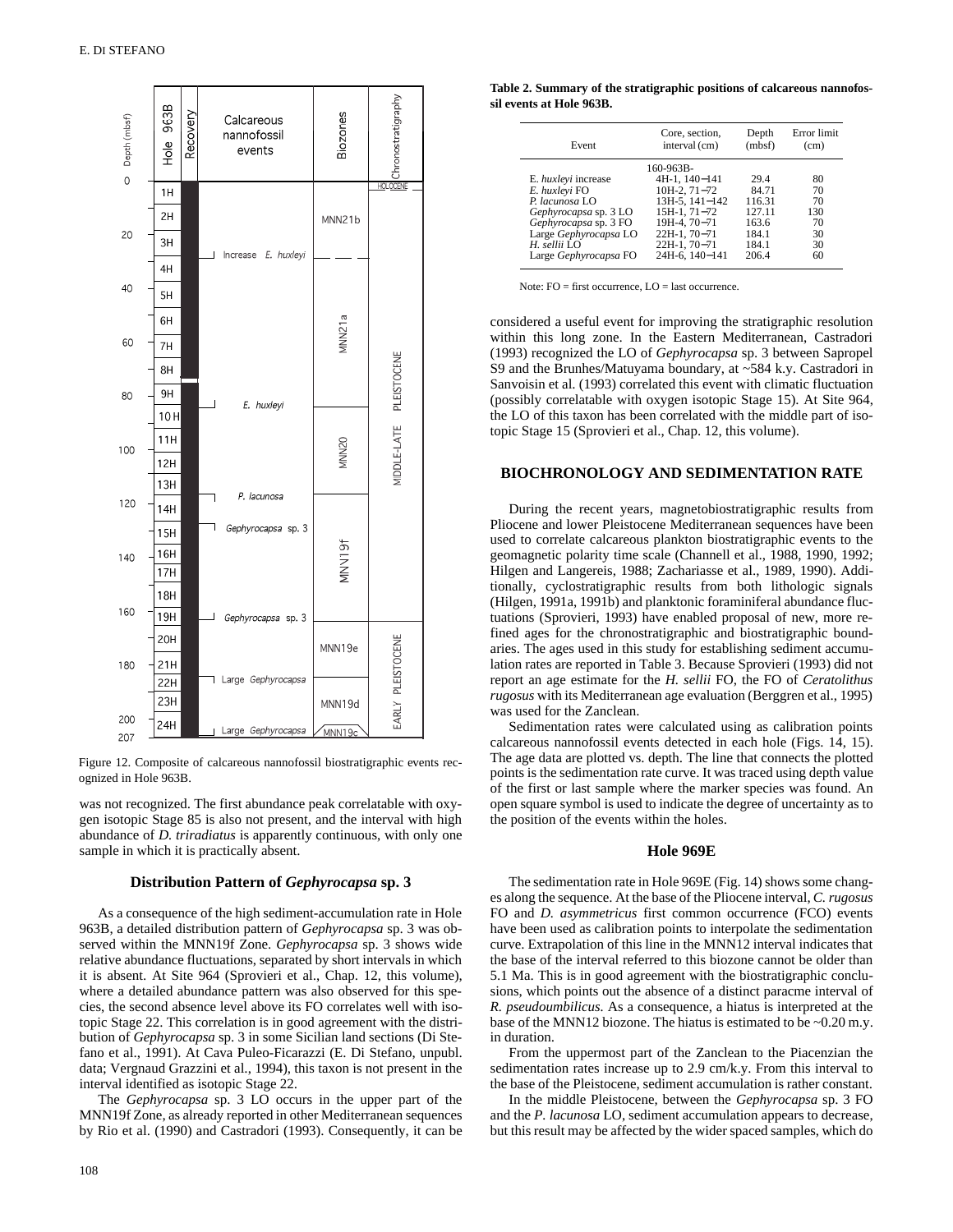

Figure 13. Abundance pattern of Pleistocene index forms in Hole 963B.

**Table 3. Biochronology of Pliocene–Pleistocene calcareous nannofossils.**

| Event                                 | Age<br>(Ma)   | Reference                                      |
|---------------------------------------|---------------|------------------------------------------------|
| E. huxleyi increase                   | 0.054         | 4                                              |
| E. huxleyi FO                         | 0.26          |                                                |
| P. lacunosa LO                        | 0.46          |                                                |
| Gephyrocapsa sp. 3 LO                 | 0.584         |                                                |
| Gephyrocapsa sp. 3 FO                 | 0.99          | 3                                              |
| Large Gephyrocapsa LO                 | 1.25          |                                                |
| Large Gephyrocapsa FO                 | $1.5^{\circ}$ | $33$<br>3                                      |
| C. macintyrei LO                      | 1.62          |                                                |
| Medium Gephyrocapsa FO                | 1.75          | $\overline{3}$                                 |
| D. brouweri LO                        | 1.95          | 4                                              |
| $D. triradiatus$ I.O                  | 1.95          | 4                                              |
| D. pentaradiatus LO                   | 2.51          |                                                |
| D. tamalis LCO                        | 2.88          |                                                |
| D. pentaradiatus paracme top          | 3.56          | $\begin{array}{c}\n33 \\ 33 \\ 3\n\end{array}$ |
| Sphenolithus spp. LO                  | 3.73          |                                                |
| R. pseudoumbilicus LO                 | 3.85          |                                                |
| D. pentaradiatus paracme bottom       | 3.9           | 3                                              |
| D. asymmetricus FCO                   | 4.11          | 3                                              |
| C. rugosus FO                         | 4.5           | 5                                              |
| R. <i>pseudoumbilicus</i> paracme top | 5.01          | 6                                              |

Notes: In reference column, definitions are as follows:  $1 = \text{Rio et al.}$  (1990);  $2 = \text{Castr}$ dori (1993);  $3 =$  Sprovieri (1993);  $4 =$  Sprovieri et al. (Chap. 12, this volume);  $5 =$ Berggren et al. (1995); 6 = Di Stefano et al. (1996). FO = first occurrence, LO = last occurrence.

not allow accurate identification of biostratigraphic boundaries. Within the MNN21 Biozone the sedimentation rate increases again, with values above 2 cm/k.y.

### **Hole 963B**

At Hole 963B the sedimentation rate is higher than in Hole 969E, because of the different depositional setting (Fig. 15). According to the biostratigraphic data used as key points, a significant change in the sedimentation rate is present at 116.31 mbsf. From the base (207 mbsf) to the *P. lacunosa* LO, the sedimentation rate ranges between 7.88 cm/k.y. and 9 cm/k.y. From this datum to the top, the sedimentation rate progressively increases up to 32.5 cm/k.y. This strong increase in the sedimentation rate is in good agreement with the presence of several ash layers reported in the upper 100 m (Shipboard Scientific Party, 1996) and is also supported by greater dilution of the autochthonous assemblages, presence of quartzose silt, foraminifer fragments, and increase of reworked taxa.

# **CONCLUSION**

The distribution patterns of several biostratigraphically significant calcareous nannofossil markers within the Pliocene–Pleistocene record of Holes 969E and 963B have been studied using quantitative analyses. The data indicate that the floral assemblage evolution in time and in quantitative patterns compares well to similar studies reported from Western Mediterranean sequences, including ODP Site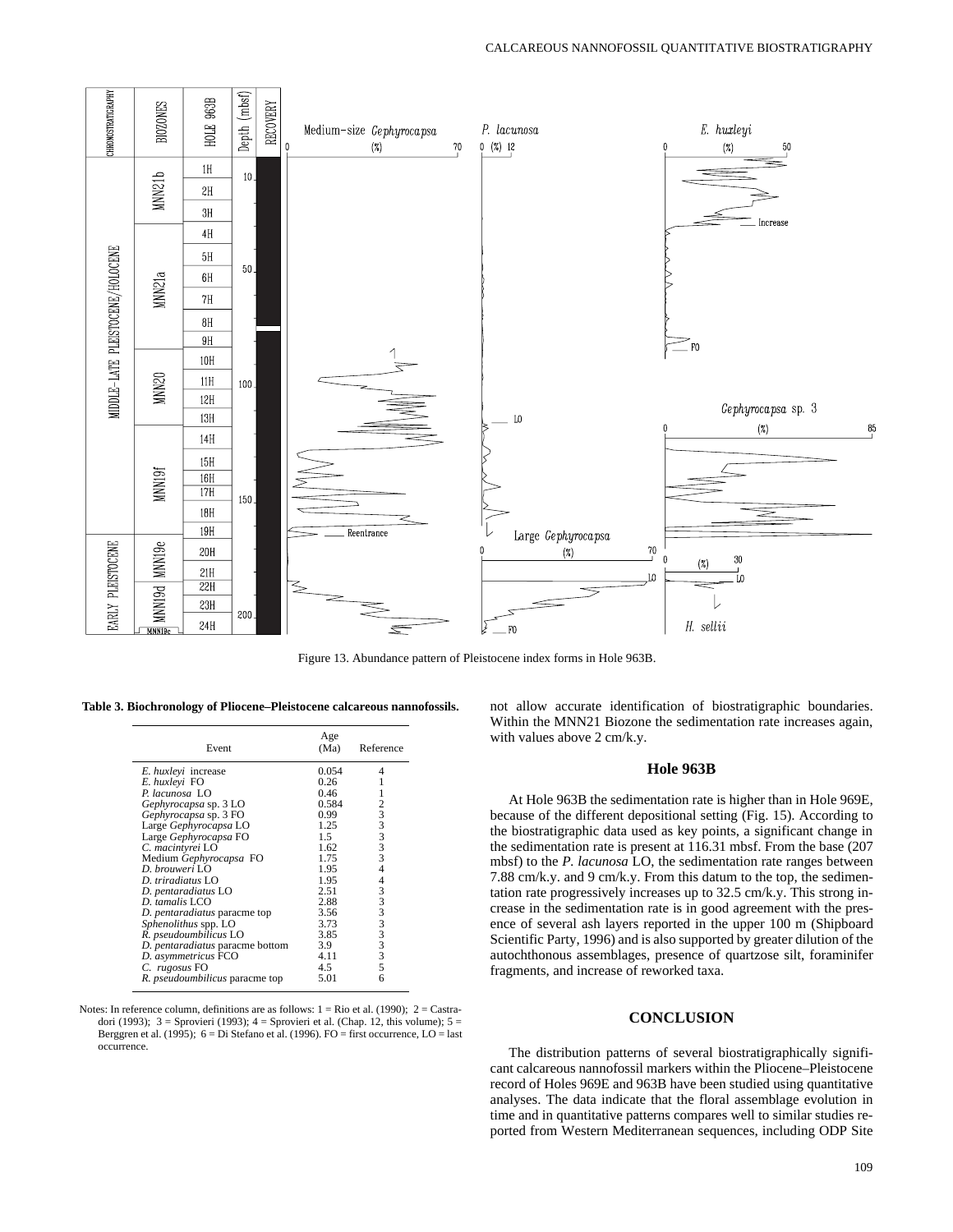

Figure 14. Age vs. depth diagram of the sediment accumulation rate Hole 969EThe line connects samples in which the marker species were found (first occurence or last occurrence datum). Open squares represent the error, considering the overlying or underlying sample in which the marker species was not found.

653. The traceability of the calcareous nannofossil events used as zonal markers and identified on the base of the same quantitative thresholds is reliable for the entire Mediterranean Pliocene–Pleistocene record.

Very detailed quantitative analyses in Mediterranean Pliocene sequences (Rio et al., 1990; Di Stefano et al. 1996; Sprovieri et al., 1994) pointed out the presence of the *R. pseudoumbilicus* and *D. tamalis* paracme, respectively in the lowermost part of MNN12 zone and in the uppermost part of MNN16a zone. These two short biostratigraphic intervals improve the biostratigraphic resolution of these long biozones and make possible a more accurate identification of the completeness of the sequence. In particular, since only the top of the *R. pseudoumbilicus* paracme interval was recognized at the base of the Hole 969E sequence, it can be concluded that a short segment at the base of the Pliocene is not present.

# **ACKNOWLEDGMENTS**

This research was supported by C.N.R "Mediterraneo 2000" funds to M.B. Cita and by M.U.R.S.T. 60% grant to E. Di Stefano. Thanks are due to R. Sprovieri for the appreciated discussions and suggestions and to S. Bonomo for his technical assistance. I thank D. Castradori and T.S. Staerker for the scientific review of the manuscript and E. Kapitan-White who patiently reviewed the editorial part of the manuscript.

#### **REFERENCES**

- Aguirre, E., and Pasini, G., 1985. The Pliocene-Pleistocene boundary. *Episodes,* 8:11−120.
- Backman, J., and Shackleton, N.J., 1983. Quantitative biochronology of Pliocene and early Pleistocene calcareous nannofossils from the Atlantic, Indian and Pacific oceans. *Mar. Micropaleontol.,* 8:141−170.
- Bassett, M.G., 1985. Towards a "Common Language" in stratigraphy. *Episodes,* 8:87−92.
- Benson, R.H., and Rakic-El Bied, K., 1996. The Bou Regreg Section, Morocco: proposed Global Boundary Stratotype Section and Point of the Pliocene. *Notes Mem. Ser. Geol. Maroc,* 383:51−150.
- Berggren, W.A., 1984. Neogene plankton foraminiferal biostratigraphy and biogeography: Atlantic, Mediterranean and Indo-Pacific regions. *In* Tsuchi, R. (Ed.), *Pacific Neogene Datum Planes:* Tokyo (University of Tokyo Press), IGCP Proj. 114.
- Berggren, W.A., Hilgen, F.J., Langereis, C.G., Kent, D.V., Obradovich, J.D., Raffi, I., Raymo, M.E., and Shackleton, N.J., 1995. Late Neogene chronology: new perspectives in high-resolution stratigraphy. *Geol. Soc. Am. Bull.,* 107:1272−1287.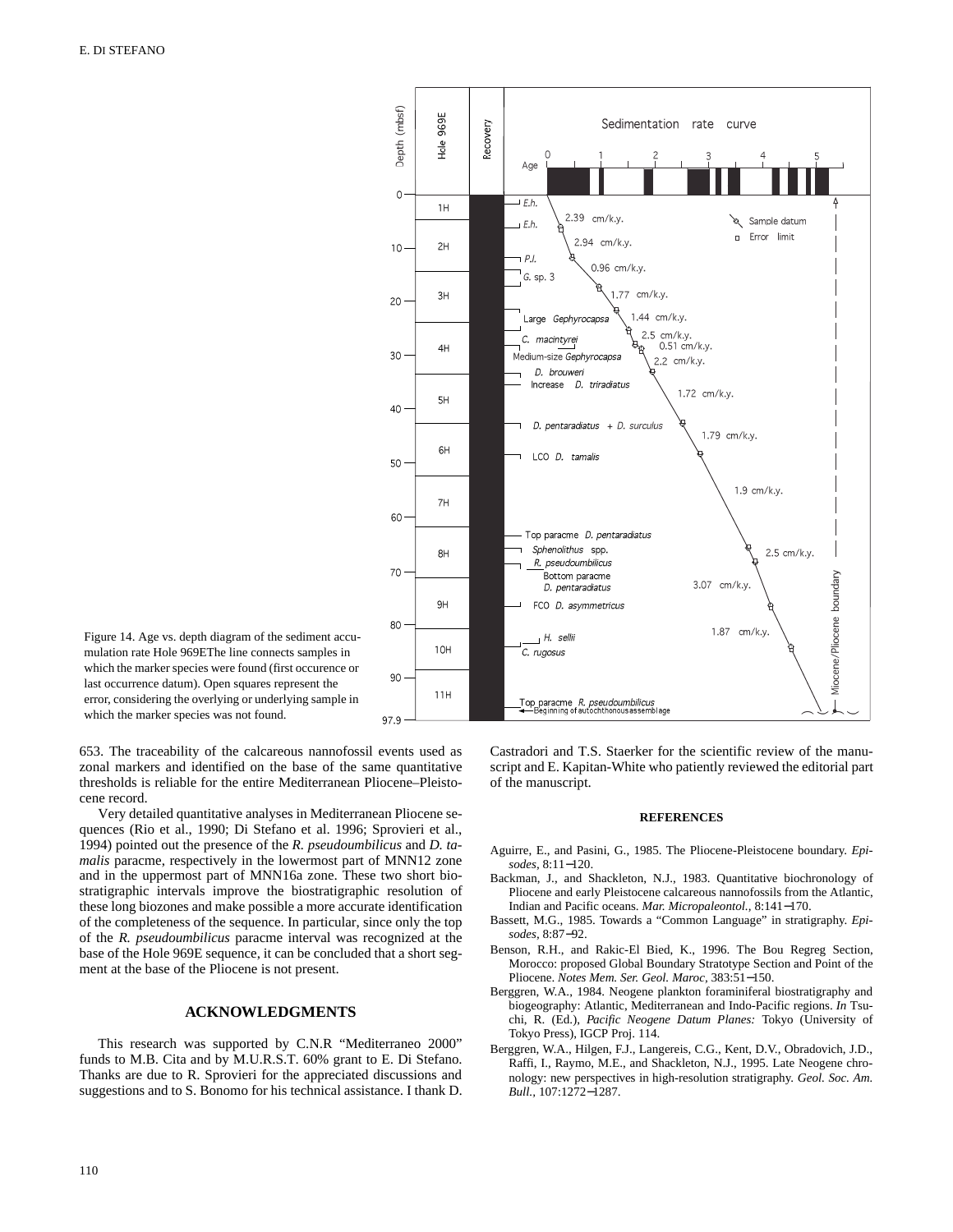- Berggren, W.A., Kent, D.V., Flynn, J.J., and van Couvering, J.A., 1985. Cenozoic geochronology. *Geol. Soc. Am. Bull.,* 96:1407−1418.
- Bukry, D., 1973. Coccolith stratigraphy, Leg 13 Deep Sea Drilling Project. *In* Ryan, W.B.F., Hsü, K.J., et al., *Init. Repts. DSDP,* 13: Washington (U.S. Govt. Printing Office), 817−821.
- Castradori, D., 1993. Calcareous nannofossil biostratigraphy and biochronology in eastern Mediterranean deep-sea cores. *Riv. Ital. Paleontol. Stratigr.,* 99:107−126.
- Channell, J.E.T., Di Stefano, E., and Sprovieri, R., 1992. Calcareous plankton biostratigraphy, magnetostratigraphy and paleoclimatic history of the Plio-Pleistocene Monte S. Nicola section (Southern Sicily). *Boll. Soc. Paleontol. Ital.,* 31:351−382.
- Channell, J.E.T., Rio, D., Sprovieri, R., and Glaçon, G., 1990. Biomagnetostratigraphic correlations from Leg 107 in the Tyrrhenian Sea. *In* Kastens, K.A., Mascle, J., et al., *Proc. ODP, Sci. Results,* 107: College Station, TX (Ocean Drilling Program), 669−682.
- Channell, J.E.T., Rio, D., and Thunell, R.C., 1988. Miocene/Pliocene boundary magnetostratigraphy at Capo Spartivento, Calabria, Italy. *Geology,* 16:1096−1099.
- Cita, M.B., 1975. The Miocene/Pliocene boundary: history and definition. *In* Saito, T., and Burckle, L.H., (Eds.), *Late Neogene Epoch Boundaries.* Spec. Publ. Micropaleontol., 1−30.
- Cita, M.B., and Castradori, D., 1995. Rapporto sul workshop "Marine sections from the Gulf of Taranto (Southern Italy) useable as potential stratotypes for the GSSP of the Lower, Middle, and Upper Pleistocene" (29 settembre−4 ottobre 1994). *Boll. Soc. Geol. Ital.,* 114:319−336.
- Cita, M.B., and Gartner, S., 1973. Studi sul Pliocene e sugli strati al passaggio dal Miocene al Pliocene. IV. The stratotype Zanclean foraminiferal and nannofossil biostratigraphy. *Riv. Ital. Paleontol. Stratigr.,* 79:503− 558.
- Cita, M.B., Rio, D., Hilgen, F., Castradori, D., Lourens, L., and Vergerio, P.P., 1996. Proposal of the Global Boundary Stratotype Section and Point (GSSP) of the Piacenzian Stage (middle Pliocene). *Int. Comm. on Stratigr. Subcomm. on Neogene Stratigr.*
- Cita, M.B., Rio, D., and Sprovieri, R., in press. The Pliocene Series: chronology of the type Mediterranean record and standard chronostratigraphy. *In* Wrenn, J.H., and Suc, J.P. (Eds.), *Paleoecology, Climate and Sequence Stratigraphy of the Pliocene.* Am. Assoc. Strat. Palin., Spec. Vol.
- Colalongo, M.L., and Sartoni, S., 1979. Schema biostratigrafico per il Pliocene ed il basso Pleistocene in Italia. *Contr. Carta Neotett. Ital.,* 251:645−654.
- Di Stefano, E., and Sprovieri, R., 1990. Calcareous plankton biostratigraphy of ODP Leg 107 Site 651 uppermost Pliocene-lowermost Pleistocene. *Mem. Soc. Geol. Ital.,* 44:157−165.
- Di Stefano, E., Sprovieri, R., and Caruso, A., 1993. High resolution biochronology in the Monte Narbone Formation of the Capo Rossello section and the Mediterranean first occurrence of *Globorotalia truncatulinoides. Riv. Ital. Paleontol. Stratigr.,* 99:357−370.
- Di Stefano, E., Sprovieri, R., and Scarantino, S., 1991. Biostratigrafia e paleoecologia della sezione intrapleistocenica di Casa Parrino (Foce del Belice, Sicilia Sud-Occidentale). *Natural. Siciliano,* 15:115−148.
- -, 1996. Chronology of biostratigraphic events at the base of the Pliocene*. Paleopelagos,* 6:401–414.
- Driever, B.W.M., 1981. A quantitative study of Pliocene associations of *Discoaster* from the Mediterranean. *Proc. K. Ned. Akad. Wet.,* 84:437−455. -, 1988. Calcareous nannofossil biostratigraphy and paleoenvironmental interpretation of the Mediterranean Pliocene. *Utrecht Micropalae-*
- *ontol. Bull.,* 36:1−245. Ellis, C.H., 1979. Neogene Nannoplankton in Eastern Mediterranean. *Ann.*
- *Geol. Pays Hell.,* 1:391−401.
- Emeis, K.-C., Robertson, A.H.F., Richter, C., et al., 1996. *Proc. ODP, Init. Repts.,* 160: College Station, TX (Ocean Drilling Program).
- Glaçon, G., Rio, D., and Sprovieri, R., 1990. Calcareous plankton Pliocene-Pleistocene biostratigraphy in the Tyrrhenian Sea (Western Mediterranean, Leg 107). *In* Kastens, K.A., Mascle, J., et al., *Proc. ODP, Sci. Results,* 107: College Station, TX (Ocean Drilling Program), 683−693.
- Hilgen, F.J., 1991a. Astronomical calibration of Gauss to Matuyama sapropels in the Mediterranean and implication for the geomagnetic polarity time scale. *Earth Planet. Sci. Lett.,* 104:226−244.
- -, 1991b. Extension of the astronomically calibrated (polarity) time scale to the Miocene/Pliocene boundary. *Earth Planet. Sci. Lett.,* 104:211−225.
- Hilgen, F.J., and Langereis, C., 1993. A critical re-evaluation of the Miocene/ Pliocene boundary as defined in the Mediterranean. *Earth Planet. Sci. Lett.,* 118:167−179.
- Hilgen, F.J., and Langereis, C.G., 1988. The age of the Miocene-Pliocene boundary in the Capo Rossello area (Sicily). *Earth Planet. Sci. Lett.,* 91:214−222.
- Iaccarino, S., 1985. Mediterranean Miocene and Pliocene planktic foraminifera. *In* Bolli, H.M., Saunders, J.B., and Perch-Nielsen, K. (Eds.), *Plankton Stratigraphy:* Cambridge (Cambridge Univ. Press), 283−314.
- Martini, E., 1971. Standard Tertiary and Quaternary calcareous nannoplankton zonation. *In* Farinacci, A. (Ed.), *Proc. 2nd Int. Conf. Planktonic Microfossils Roma:* Rome (Ed. Tecnosci.), 2:739−785.
- Müller, C., 1978. Neogene calcareous nannofossils from the Mediterranean—Leg 42A of the Deep Sea Drilling Project. *In* Hsü, K.J., Montadert, L., et al., *Init. Repts DSDP,* 42 (Pt. 1): Washington (U.S. Govt. Printing Office), 727−751.
- -, 1990. Nannoplankton biostratigraphy and paleoenvironmental interpretations from the Tyrrhenian Sea, ODP Leg 107 (Western Mediterranean). *In* Kastens, K.A., Mascle, J., et al., *Proc. ODP, Sci. Results,* 107: College Station, TX (Ocean Drilling Program), 495−511.
- Okada, H., and Bukry, D., 1980. Supplementary modification and introduction of code numbers to the low-latitude coccolith biostratigraphic zonation (Bukry, 1973; 1975). *Mar. Micropaleontol.,* 5:321−325.
- Raffi, I., Backman, J., Rio, D., and Shackleton, N.J., 1993. Plio-Pleistocene nannofossil biostratigraphy and calibration to oxygen isotopes stratigraphies from Deep Sea Drilling Project Site 607 and Ocean Drilling Program Site 677. *Paleoceanography,* 8:387−408.
- Raffi, I., and Rio, D., 1979. Calcareous nannofossil biostratigraphy of DSDP Site 132—Leg 13 (Tyrrhenian Sea-Western Mediterranean). *Riv. Ital. Paleontol. Stratigr.,* 85:127−172.
- Rio, D., Raffi, I., and Villa, G., 1990. Pliocene-Pleistocene calcareous nannofossil distribution patterns in the Western Mediterranean. *In* Kastens, K.A., Mascle, J., et al., *Proc. ODP, Sci. Results,* 107: College Station, TX (Ocean Drilling Program), 513−533.
- Rio, D., Sprovieri, R., and Di Stefano, E., 1994. The Gelasian stage: a proposal for a new chronostratigraphic unit of the Pliocene series. *Riv. Ital. Paleontol. Stratigr.,* 100:103−124.
- Rio, D., Sprovieri, R., and Raffi, I., 1984. Calcareous plankton biostratigraphy and biochronology of the Pliocene-lower Pleistocene succession of the Capo Rossello area, Sicily. *Mar. Micropaleontol.,* 9:135−180.
- Rio, D., Sprovieri, R., Raffi, I., and Valleri, G., 1988. Biostratigrafia e paleoecologia della sezione stratotipica del Piacenziano. *Boll. Soc. Paleontol. Ital.,* 27:213−238.
- Rio, D., Sprovieri, R., and Thunell, R., 1991. Pliocene−lower Pleistocene chronostratigraphy: a re-evaluation of Mediterranean type sections. *Geol. Soc. Am. Bull.,* 103:1049−1058.
- Sanvoisin, R., d'Onofrio, S., Lucchi, R., Violanti, D., and Castradori, D., 1993. 1 Ma paleoclimatic record from the Eastern Mediterranean— MARFLUX project: first results of a micropaleontological and sedimentological investigation of a long piston core from the Calabrian Ridge. *Il Quaternario,* 6:169−188.
- Schmidt, R.R., 1973. A calcareous nannoplankton zonation for upper Miocene-Pliocene deposits from the Southern Aegean area, with a comparison to Mediterranean stratotype localities. *Proc. K. Ned. Akad. Wet., Ser. B: Paleontol., Geol., Phys., Chem.,* 76:287−310.
- Shipboard Scientific Party, 1996. Site 963. *In* Emeis, K.-C., Robertson, A.H.F., Richter, C., et al., *Proc. ODP, Init. Repts.,* 160: College Station, TX (Ocean Drilling Program), 55−84.
- Spaak, P., 1983. Accuracy in correlation and ecological aspects of the planktonic foraminiferal zonation of the Mediterranean Pliocene. *Utrecht Micropaleontol. Bull.,* 28:1−160.
- Sprovieri, R., 1992. Mediterranean Pliocene biochronology: a high resolution record based on quantitative planktonic foraminifera distribution. *Riv. Ital. Paleontol. Stratigr.,* 98:61−100.
- 1993. Pliocene–early Pleistocene astronomically forced planktonic foraminifera abundance fluctuations and chronology of Mediterranean calcareous plankton bio-events. *Riv. Ital. Paleontol. Stratigr.,* 99:371−414.
- Sprovieri, R., Di Stefano, E., Riggi, A., and Busalacchi, P., 1994. La sezione intra-pliocenica di Gibil-Gabel (Caltanissetta, Sicilia centrale): un esercizio di biostratigrafia ad alta risoluzione. *Boll. Soc. Paleont. It.,* 33:289− 298.